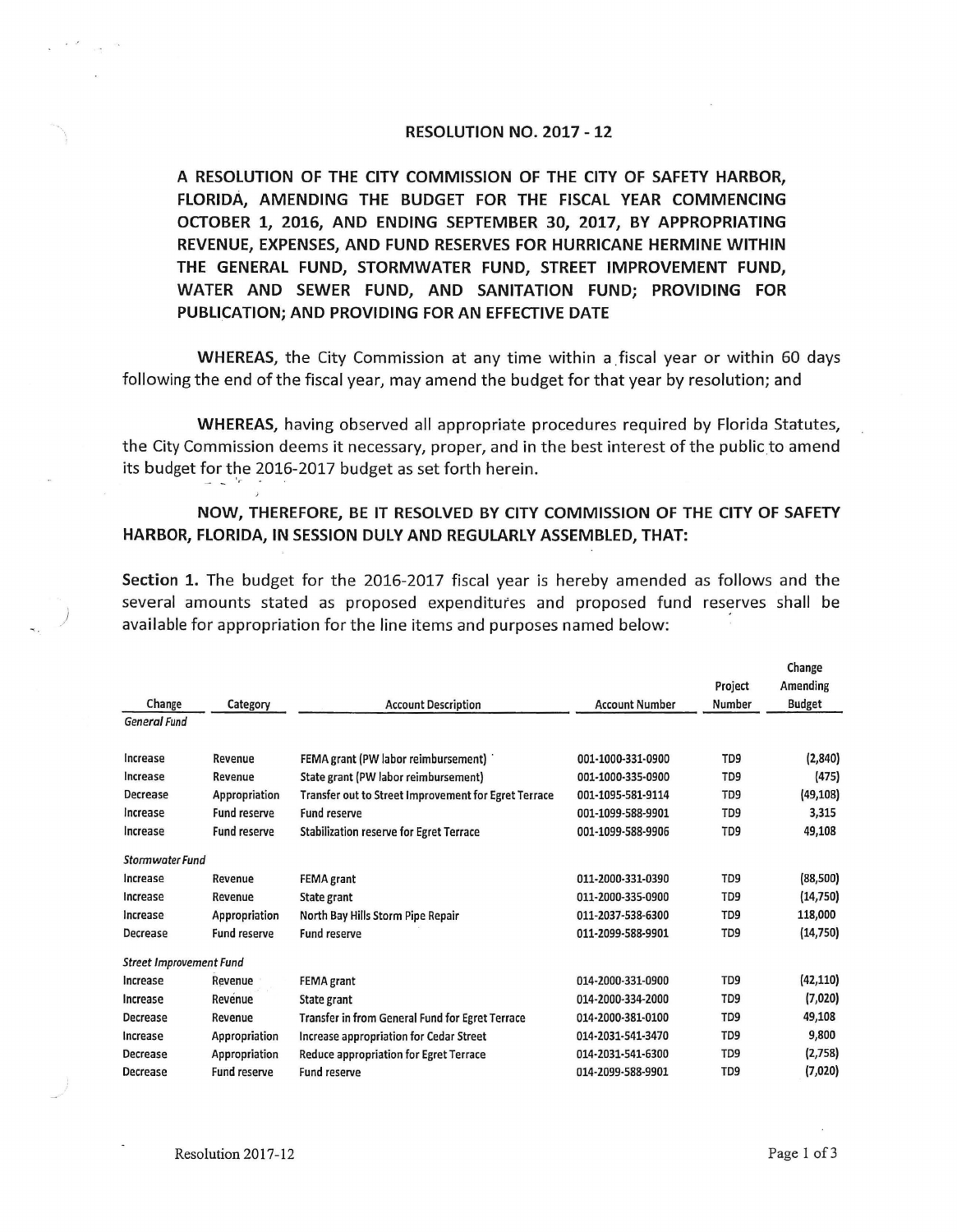|                             |                     |                                                 |                       |                 | Change        |
|-----------------------------|---------------------|-------------------------------------------------|-----------------------|-----------------|---------------|
|                             |                     |                                                 |                       | Project         | Amending      |
| Change                      | Category            | <b>Account Description</b>                      | <b>Account Number</b> | Number          | <b>Budget</b> |
| <b>Water and Sewer Fund</b> |                     |                                                 |                       |                 |               |
| Increase                    | Revenue             | <b>FEMA</b> grant                               | 041-4000-331-0350     | TD <sub>9</sub> | (35, 508)     |
| Increase                    | Revenue             | State grant                                     | 041-4000-335-0900     | TD <sub>9</sub> | (5,918)       |
| Increase                    | Appropriation       | Sewer treatment                                 | 041-4036-535-3492     | TD <sub>9</sub> | 26,486        |
| Increase                    | Appropriation       | Lift station repairs                            | 041-4036-535-4620     | TD <sub>9</sub> | 17,071        |
| Decrease                    | <b>Fund reserve</b> | Fund reserve                                    | 041-4099-588-9901     | TD <sub>9</sub> | (2, 131)      |
| <b>Sanitation Fund</b>      |                     |                                                 |                       |                 |               |
| Increase                    | Revenue             | FEMA grant (Labor, debris removal, yard waste)  | 044-4500-331.0900     | TD9             | (7, 124)      |
| Increase                    | Revenue             | State grant (Labor, debris removal, yard waste) | 044-4500-334-2000     | TD <sub>9</sub> | (629)         |
| Increase                    | Appropriation       | Fund reserve                                    | 044-4599-588-9901     | TD9             | 7,753         |

**Section 2.** The City Clerk is hereby directed to furnish a certified copy of this Resolution to the Director of Finance of the City of Safety Harbor, Florida, and to publish this Resolution and the amended budget in accordance with the requirements of Florida Statutes.

**Section 3.** This Resolution shall become effective immediately upon its passage and adoption.

**PASSED AND ADOPTED BY THE CITY COMMISSION OF THE CITY OF SAFETY HARBOR, FLORIDA, THIS 21ST DAY OF AUGUST 2017.** 

MAYOR-COMMISSIONER

**VICE MAYOR-COMMISSIONER** 

**COMMISSIGNER** 

ÓNER **COMMIS** 

" \